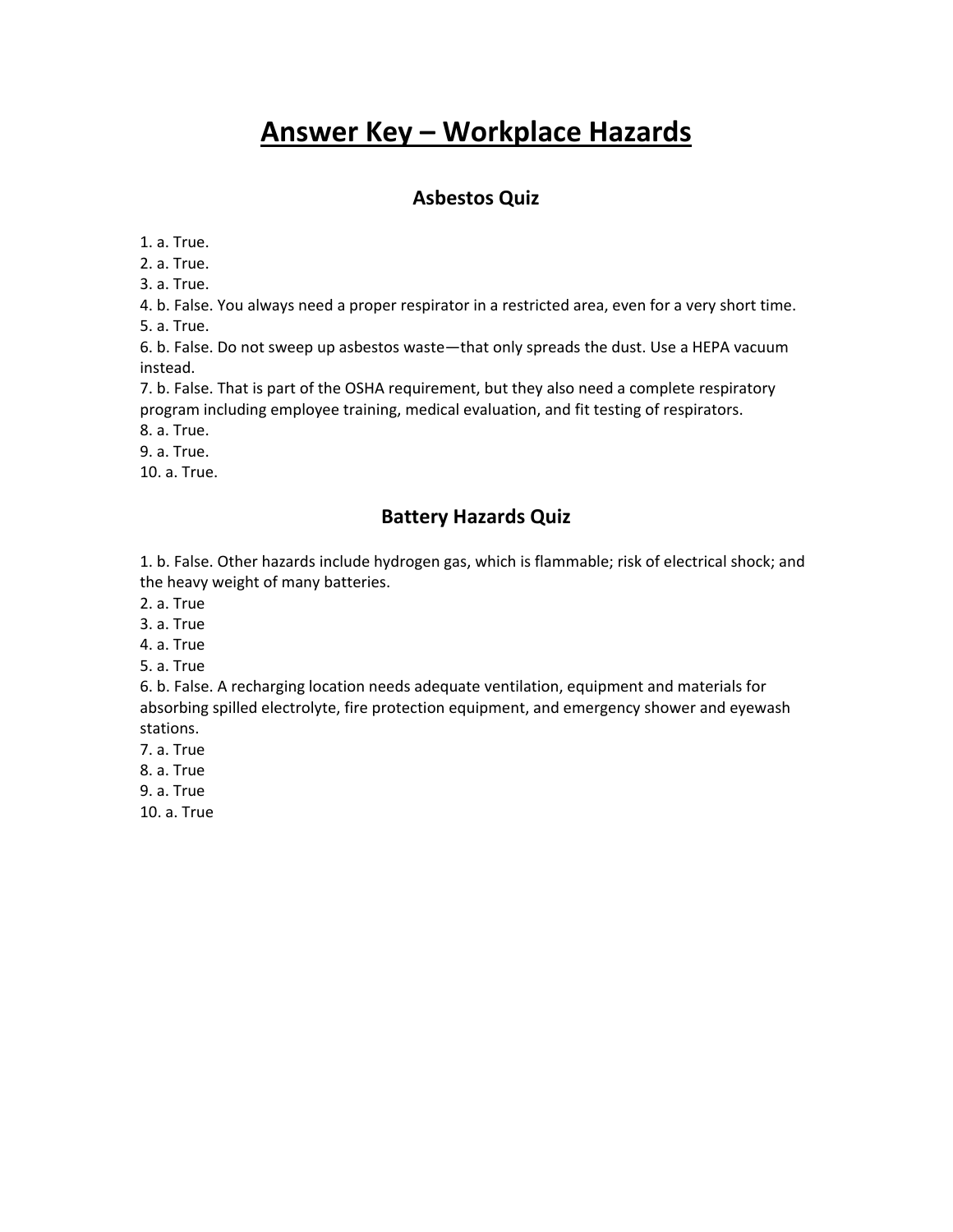## **Compressed Gas Quiz**

1. a. True.

2. a. True.

3. b. False. If they won't open, notify the supplier. Don't try to force them open.

4. a. True.

5. a. True.

6. b. False. Cylinders are heavy. Don't try to move them by hand. To move the cylinders, strap them securely to a handcart or dolly.

7. a. True.

8. b. False. Check the MSDS and always wear any recommended PPE.

9. b. False. If you have any questions about a particular substance, ask your supervisor—or check the MSDS—or do both.

10. a. True.

### **Emergency Evacuations Quiz**

- 1. a. True
- 2. b. False
- 3. a. True
- 4. b. False
- 5. b. False
- 6. b. False
- 7. b. False
- 8. a True
- 9. b False
- 10. a. True

# **First Aid For Burns Quiz**

- 1. a. True.
- 2. c. Third-degree burns.
- 3. a. Get immediate medical attention.
- 4. b. Apply wrapped ice packs or cool water.
- 5. b. False. They require medical attention as they're sometimes more serious than they appear.
- 6. b. Flushing the affected skin or eyes with water for 15 minutes.
- 7. a. True.
- 8. a. The face, hands, genitals, or a large skin area.
- 9. b. Leave the blisters alone unless they break.

10. c. MSDS.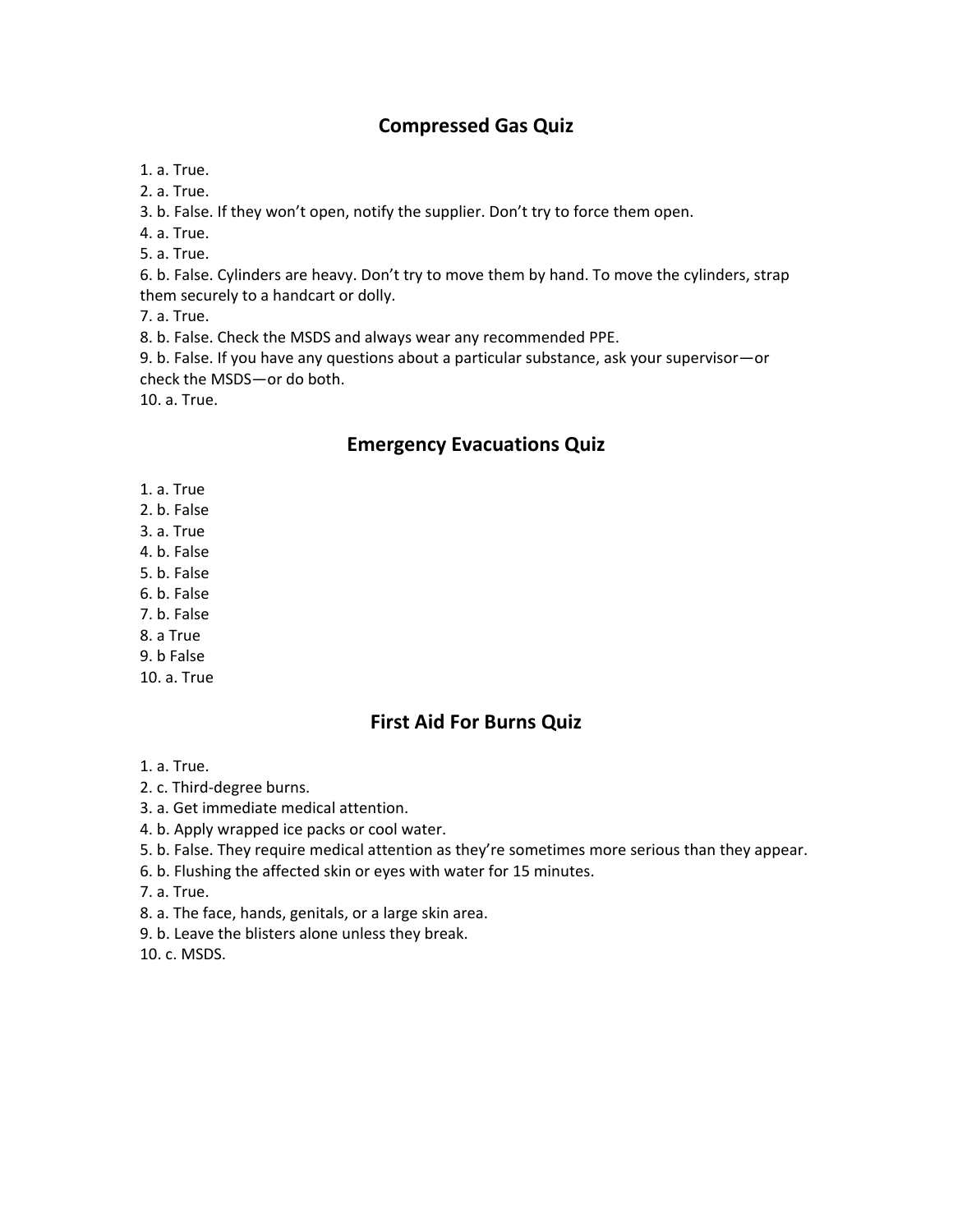## **Flammables Quiz**

1. b. False. The flash point is the lowest temperature at which a liquid gives off vapors concentrated enough to be ignited.

2. b. False. The lower the flash point the more hazardous the material because it can catch fire or explode more easily.

3. a. True. All three of these things are required for safe transfer.

4. a. True. Flammable liquids have a lower flash point.

5. a. True. A metal tool can accidentally produce sparks if struck against another object.

6. b. False. They should always be stored in closed containers to avoid giving off vapors, since it is the vapors that can ignite in air.

7. b. False. Required PPE should be used when working with these substances. Such PPE may include gloves, goggles, and respirators.

8. b. False. It is never safe to smoke around flammable or combustible liquids.

9. a. True. You should always be careful not to breathe in the vapors or get these substances on your skin.

10. b. False. These substances should always be transported in approved containers only—even very small amounts.

## **Hazards Of Confined Spaces Quiz**

1. b. More than 100 feet from a first aid station.

2. a. True.

3. a. True.

4. b. Suffocation or death.

5. a. 19.5 percent.

6. c. Sand, grain, or any flowing solid.

7. b. False. Entrapping design means a space whose walls curve in or whose floors slope and

taper down.

8. a. True.

9. b. Hear warnings or directions.

10. a. Immediately dangerous to life or health.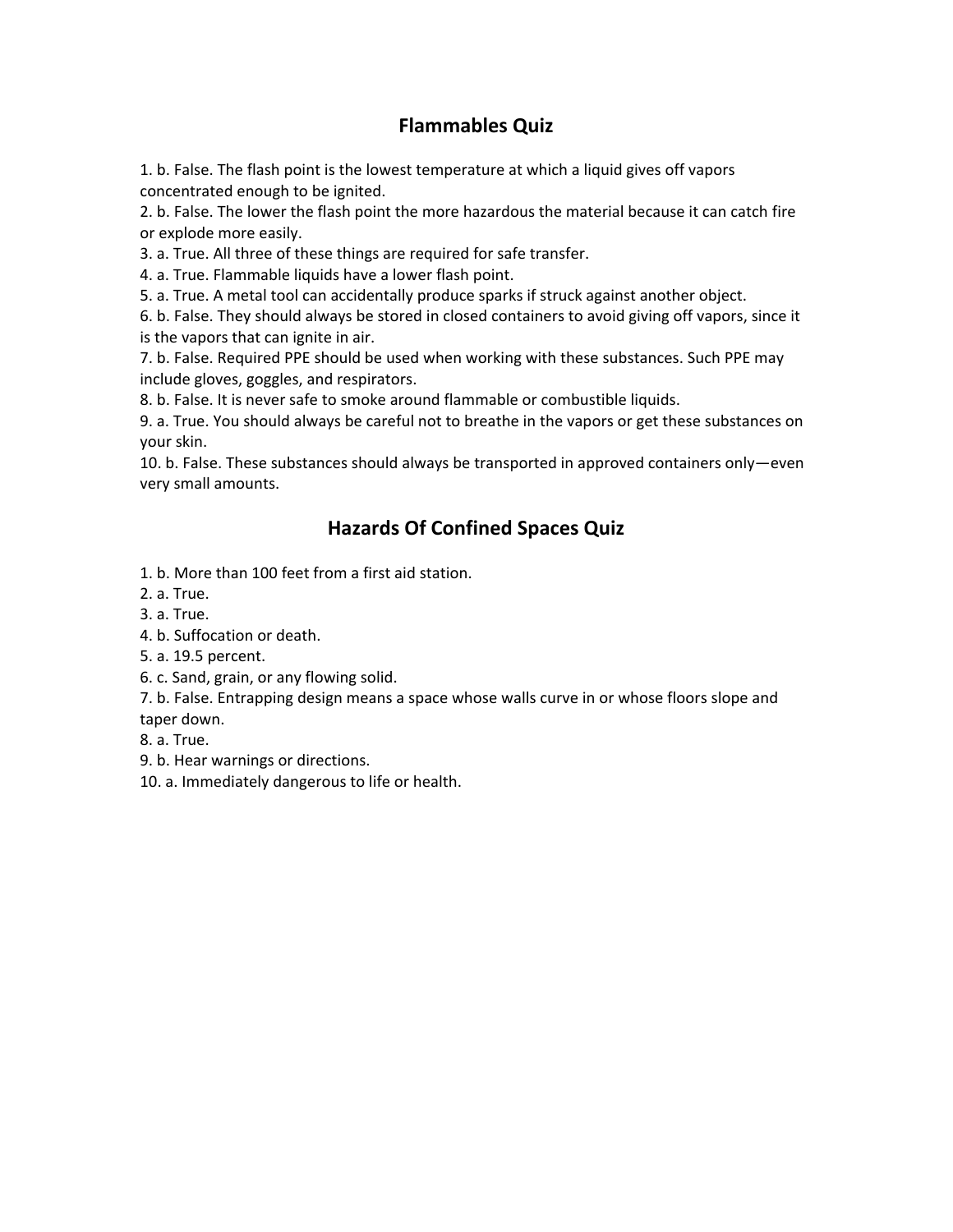# **Pesticides Quiz**

1. e. All of the above

2. b. False—pesticides are harmful to humans and other animals, not just to insects.

3. c. Proper PPE—If selected and used correctly, proper PPE should protect you from pesticides.

4. a. True. The use of pesticides is covered by OSHA's Hazard Communication also known as the right-to-know standard.

5. b. Severe pesticide poisoning can even cause death.

6. b. False. Symptoms of pesticide poisoning can be acute (occurring immediately after exposure) or chronic (developing after repeated exposure).

7. c. While your supervisor or fellow workers may have information about a pesticide, the best source of information is the pesticide label or MSDS.

8. b. False. You should summon medical personnel immediately in case of pesticide exposure.

9. a. True. Entry restrictions prevent people from entering areas where pesticides have been applied.

10. b. False. After possible eye exposure to pesticide you should use an eyewash for at least 15 minutes.

# **Slips, Trips, and Falls Quiz**

1. a. True.

- 2. b. Mark and block off the area.
- 3. a. Be sure you can see over it.
- 4. c. A ladder.
- 5. a. Flat heels and nonskid soles.
- 6. b. Move slowly, sliding your feet.
- 7. a. At your sides.
- 8. b. Face it and hold onto the rails.
- 9. b. False. Tilting back on two chair legs can cause falls.
- 10. c. Bend your elbows and knees.

# **Working In The Cold Quiz**

- 1. a. The nose, ears, cheeks, fingers, and toes.
- 2. a. True.
- 3. a. Exhausted or wearing wet clothes.
- 4. b. Loose and layered.
- 5. a. True.
- 6. b. Take a break in a warm place.
- 7. c. Skin that's glossy white or grayish yellow.
- 8. a. Cold, shivering, numbness, confusion.
- 9. c. Both a (rubbing it) and b (using hot water, a heat lamp or hot water bottle).
- 10. a. True.